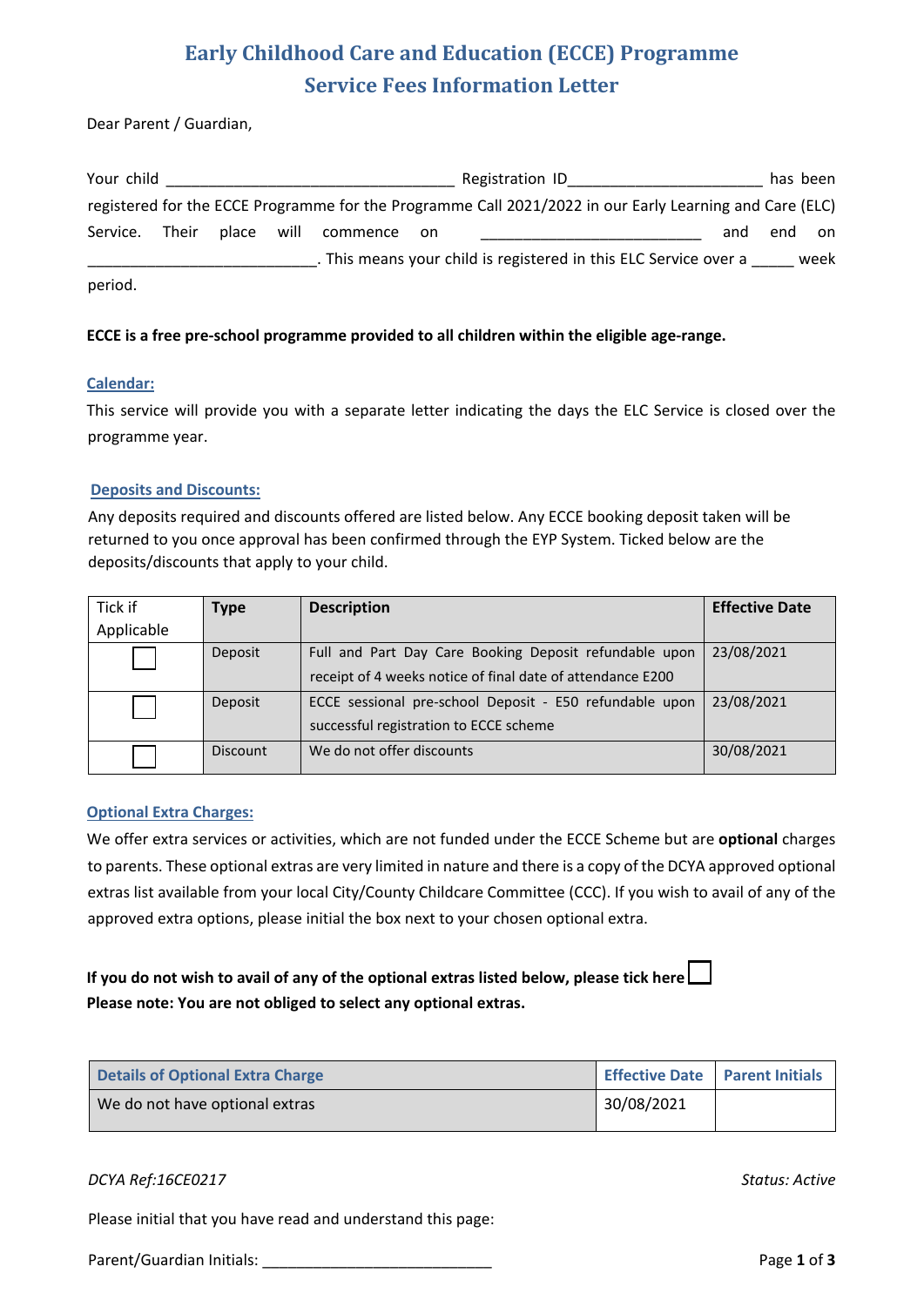# **Early Childhood Care and Education (ECCE) Programme Service Fees Information Letter**

**Should you, at any time, wish to withdraw from any of the optional extras selected, you must provide the service with four weeks' notice.**

### **Fees List:**

| Our Fees List below outlines the session types that are available within our service and maximum weekly      |
|--------------------------------------------------------------------------------------------------------------|
| charge for them. The session type(s) that you have requested are ticked in the Fees list below. This service |
| charges on a weekly $\Box$ /monthly $\Box$ basis. Your charge is identified in the final column and does not |
| include any optional extras you have chosen from the above.                                                  |

| <b>Session</b>   | <b>Session</b>      | <b>Session</b> | <b>Number</b>  | <b>Fees including</b> | Fee         | Your Weekly/   | <b>Effective</b> |
|------------------|---------------------|----------------|----------------|-----------------------|-------------|----------------|------------------|
| <b>Attending</b> | <b>Description</b>  | <b>Type</b>    | of Days        | <b>ECCE (3 free</b>   | excluding   | <b>Monthly</b> | <b>Date</b>      |
|                  |                     |                |                | hours if 38           | <b>ECCE</b> | Charge (incl.  |                  |
|                  |                     |                |                | week/3.5 free         |             | discounts if   |                  |
|                  |                     |                |                | hours if 41           |             | applicable)    |                  |
|                  |                     |                |                | week service)         |             |                |                  |
|                  | Full Day Care x 2   | AM             | $\overline{2}$ | 74.20                 | 100         |                | 04/10/2021       |
|                  | days                |                |                |                       |             |                |                  |
|                  | Full day care x 3   | AM             | 3              | 111.30                | 150         |                | 04/10/2021       |
|                  | days                |                |                |                       |             |                |                  |
|                  | Full Day Care x 5   | <b>AM</b>      | 5              | 145.50                | 210         |                | 04/10/2021       |
|                  | days                |                |                |                       |             |                |                  |
|                  | Part Day Care       | <b>AM</b>      | 5              | 70.50                 | 135         |                | 04/10/2021       |
|                  | Sessional<br>Ecce   | <b>AM</b>      | 5              | 0.00                  | 100.00      |                | 30/08/2021       |
|                  | 9am -12pm           |                |                |                       |             |                |                  |
|                  | Full<br>Day<br>Care | AM             | 5              | 133                   | 197.50      |                | 30/08/2021       |
|                  | 8am - 6pm           |                |                |                       |             |                |                  |
|                  | Day Care<br>Part    | AM             | 5              | 60.50                 | 125         |                | 30/08/2021       |
|                  | 8am - 1.30 pm       |                |                |                       |             |                |                  |

### **Leaving the Service/Transfers:**

Should you wish to leave this Service you must **give four weeks written notice** to the manager. Patterns of 'non-attendance' will be queried and may result in your ECCE place being cancelled. Please speak to the Service Manager if for any reason your attendance pattern is not as first registered.

### **Queries**

If you have any queries or wish to discuss any of the above, please contact the Service Manager.

### **Alternatively, you could address queries to your local City/County Childcare Committee.**

**A list of CCC contact details is available on** www.myccc.ie

### *DCYA Ref:16CE0217 Status: Active*

Please initial that you have read and understand this page:

Parent/Guardian Initials: \_\_\_\_\_\_\_\_\_\_\_\_\_\_\_\_\_\_\_\_\_\_\_\_\_\_\_ Page **2** of **3**